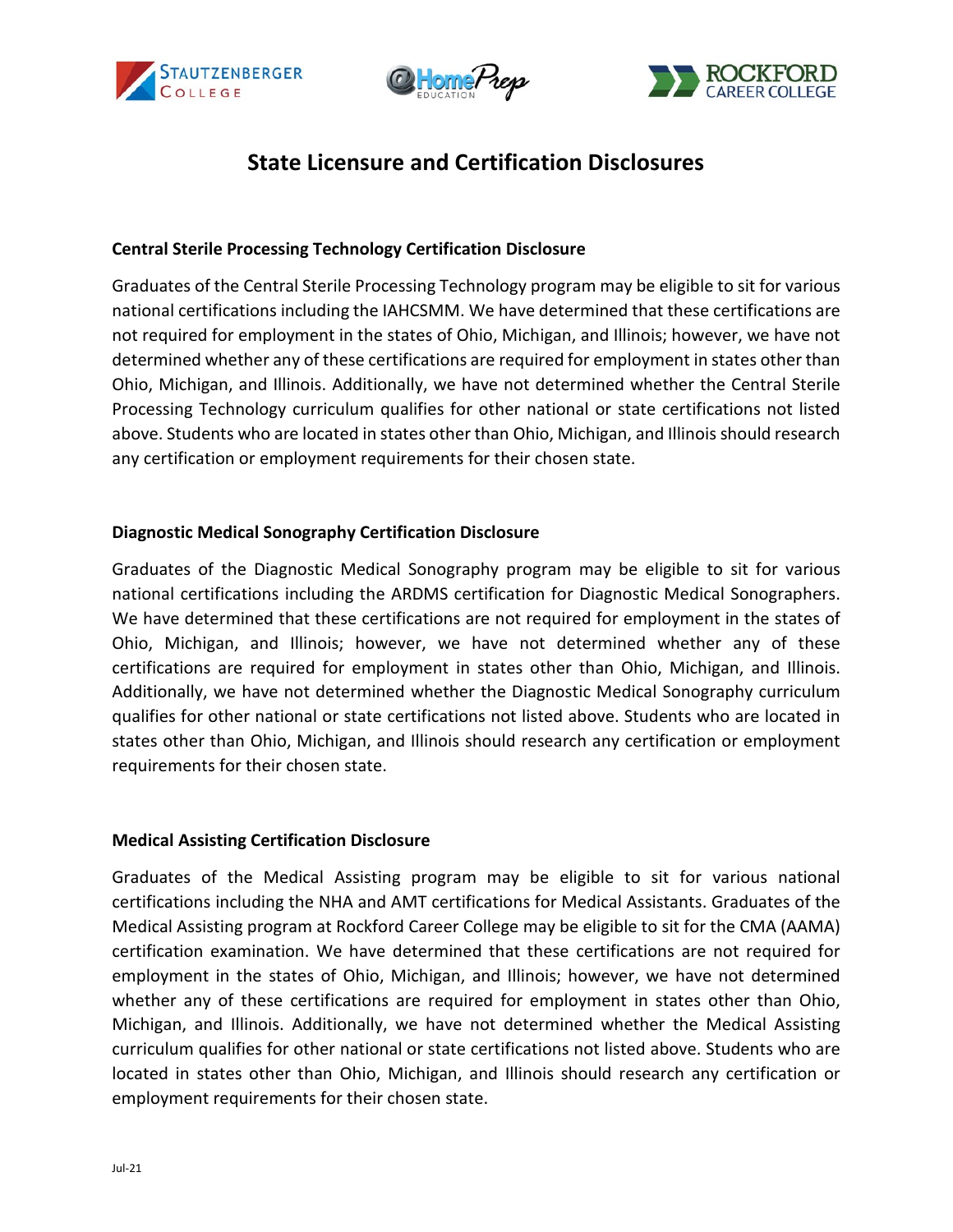





#### **Medical Office Billing & Coding Certification Disclosure**

Graduates of the Medical Office Billing & Coding program may be eligible to sit for various national certifications including the NHA and AAPC certifications for Medical Coders. We have determined that these certifications are not required for employment in the states of Ohio, Michigan, and Illinois; however, we have not determined whether any of these certifications are required for employment in states other than Ohio, Michigan, and Illinois. Additionally, we have not determined whether the Medical Office Billing & Coding curriculum qualifies for other national or state certifications not listed above. Students who are located in states other than Ohio, Michigan, and Illinois should research any certification or employment requirements for their chosen state.

## **Patient Care Technician Certification Disclosure**

Graduates of the Patient Care Technician program may be eligible to sit for various national certifications including the NHA certification for Patient Care Technicians. We have determined that these certifications are not required for employment in the states of Ohio, Michigan, and Illinois; however, we have not determined whether any of these certifications are required for employment in states other than Ohio, Michigan, and Illinois. Additionally, we have not determined whether the Patient Care Technician curriculum qualifies for other national or state certifications not listed above. Students who are located in states other than Ohio, Michigan, and Illinois should research any certification or employment requirements for their chosen state.

## **Practical Nursing Licensing Disclosure**

Graduates of the Practical Nursing program may be eligible to sit for the NCLEX examination. We have determined that this licensure is required for employment in the states of Ohio, Michigan, and Illinois; however, we have not determined whether this licensure isrequired for employment in states other than Ohio, Michigan, and Illinois. Additionally, we have not determined whether the Practical Nursing curriculum qualifies for other national or state certifications not listed above. Students who are located in states other than Ohio, Michigan, and Illinois should research any certification or employment requirements for their chosen state.